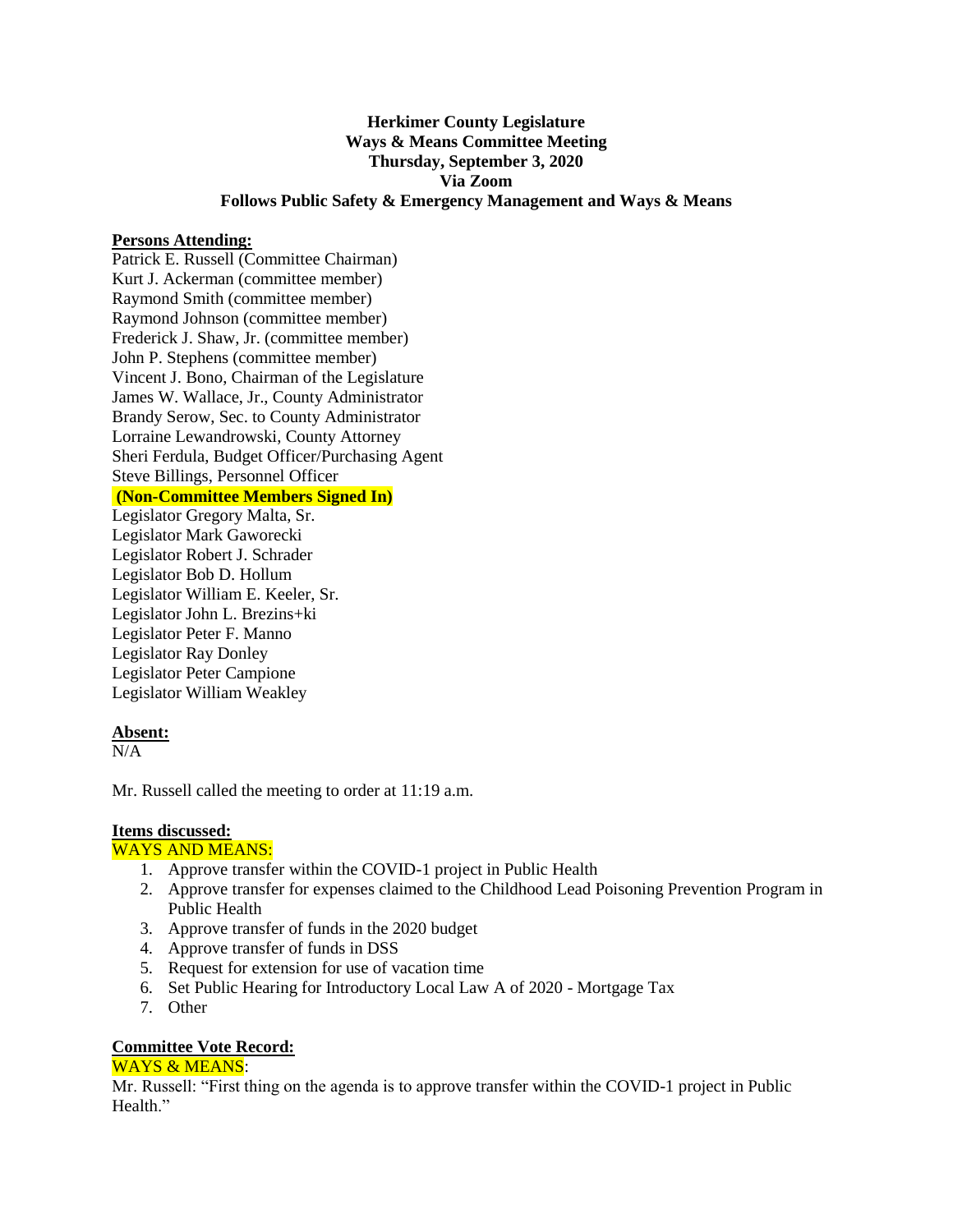Item #1 - On motion of Mr. Smith, seconded by Mr. Shaw, Item #1 was voted on, approved and moved for Resolution. Unanimous.

Mr. Russell: "Number two, approve transfer for expenses claimed to the Childhood Lead Poisoning Prevention Program in Public Health."

Item #2 - On motion of Mr. Stephens, seconded by Mr. Shaw, Item #2 was voted on, approved and moved for Resolution. Unanimous.

Mr. Russell: "Number three, approve transfer of funds in the 2020 budget."

Item #3 - On motion of Mr. Ackerman, seconded by Mr. Bono, Item #3 was voted on, approved and moved for Resolution. Unanimous.

Mr. Russell: "Number four approve transfer of funds in DSS."

Mr. Wallace: "Can Tim talk on this?"

Tim Seymour: "We got hit pretty hard this year with JD and Raise the Age program and placement costs. I would say the bulk of these expenses right here are contributed to Raise the Age which should be reimbursed to us at 100%. This is a good opportunity to tell everybody that when we did an update on June rates we were only reimbursed from the State of New York for about \$400,000 so this is to cover payments anticipated in the future. It is about \$75,000 without anything further."

Mr. Russell: "Now Tim, are you saying we are not going to be able to get that money?"

Tim Seymour: "No, I am saying that they just haven't reimbursed our claims in so many areas."

Mr. Russell: "That's good to know for the folks as we go forward. We know that Mr. Wallace has a lot of concerns. I'm not sure if Jim wants to talk on this."

Mr. Wallace: "Tim and I and the other department heads work on this every day with Sheri. It is a real concern for us. We just don't see any money being released out of the state. One of the concerns I had the other day, I think everybody knows Safety Net, which most of the states in the country don't fund after 60 months, we fund it. It used to be 50/50, now it is 71% county, 29% state. Tim put in a \$28,000 claim and they cut us the 20%. So they are paying peanuts on a program that no one else in the country pays for. The taxpayers of the county are paying for it. I just don't think it is fair. In Albany they just don't care."

Mr. Russell: "I think under other, maybe we should address what we are going to do in regards to these payments."

Mr. Bono: "Would it be an idea to pass a resolution to ask the state to extend our budget deadline in light of seeing what happens with these state and federal bailouts?"

Mr. Russell: "That's why I said in number seven we should probably take a look at what we are going to  $do.$ "

Mr. Bono: "Maybe if we get other counties to do that and put pressure on the state and see what shakes out at the end of the year with everything. At the very least they owe us that. Give us time to redo our budget accordingly instead of guessing. Because we are going to end up redoing it again once it shakes out in the end."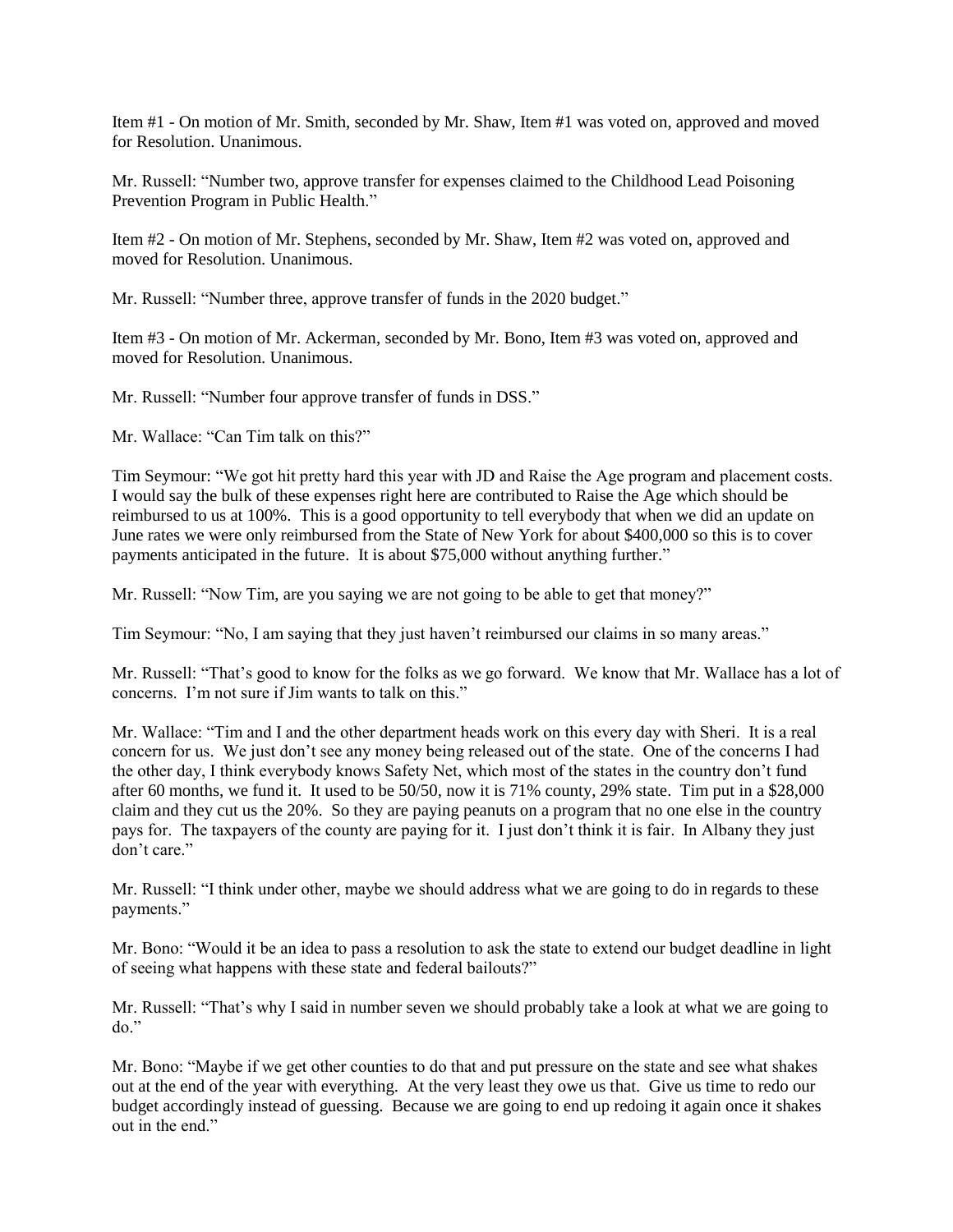Mr. Russell: "Do we want to do anything public in regards to any of this for our constituents. In speaking with Jim we are doing very well with our fund balance and stuff but also now we are getting hit with the State not paying us and who knows if they are going to reduce any more of the formulas."

Item #4 - On motion of Mr. Shaw, seconded by Mr. Stephens, Item #4 was voted on, approved and moved for Resolution. Unanimous.

Mr. Russell: "Number five request for extension for use of vacation time. Steve."

Steve Billings: "I received a request from an employee in the Highway Department that is going from a union position to a non-union position and under his union contract he was allowed to carry 30 days' vacation forward each year and under the non-union agreement we only allow him to carry over one week. Five days. So he has a tremendous amount of vacation and the request is can he have some addition time to use the vacation he has on the books. Partially because he is in the engineering department and he is working a few projects and it's going to be difficult for him to use the vacation. I said I would bring it forward to committee for discussion. I guess my recommendation would be maybe we give him an extra six months to try and use up that time."

Mr. Russell: "Yes. What have we done in the past? Have we ever had anything like this?"

Steve Billings: "We have had some employees down there that we kind of grandfathered in. This goes back to John Rathbun when he moved and we have allowed them extra time to use up their vacation but that was years ago. It was actually before me. I don't think we are going to get caught in a real precedence problem here because the only union contract that allows somebody to carry over this many vacation days is Highway so it would only be Highway guys so it's only a few. I think it's the right thing to do to be honest with you."

Item #5 - On motion of Mr. Ackerman, seconded by Mr. Stephens, Item #5 was voted on and approved. Yes: Russell, Ackerman, Johnson, Shaw, Stephens, Bono (6). No: Smith (1).

Mr. Russell: "Set Public Hearing for Introductory Law A of 2020 for Mortgage Tax. Can I have a motion?"

Item #6 – On motion of Mr. Shaw, seconded by Mr. Johnson, Item #6 was voted on, approved and moved for Resolution. Unanimous.

Mr. Russell: "So number seven we talked a little bit about. Jim Wallace, we talked about the COVID testing. Is that something you want to talk about today?"

Mr. Wallace: "I just wanted to bring it up guys. It's something that Christina, myself, Diane, Tim, Steve, and Jimmy have been talking about you know, the need for testing, rapid tests. The state may be able to get some of those but of course they are bankrupt so they can't pay any money. It's \$5 a test, 15 minute response time and again, I know I threw out a crazy number of 50,000 tests but I thought anything to be considered is kind of important. I think it keeps schools involved, keeps parents working, etc. I heard DJ from West Canada talk about every morning from October through March, April, May, They have eight kids with a 102 fever. Are you going to close the whole school down if somebody has a cold or flu? If you can test that, and it can be done by the nurse in the school. If you can test and keep the school open you will keep the parents working. I thought it was something we should at least take a look at and consider."

Mr. Bono: "I'm going to jump in if you don't mind Pat. Jim and I are on those calls every day and that's a big issue right now, is the testing, and I know up your way Pat we've had issues with no testing up there and some of the residents up there are concerned and I agree. At the very least, if not buying the 50,000 units that Jim is talking about, maybe start off with 10,000 and let's see how it goes and take it from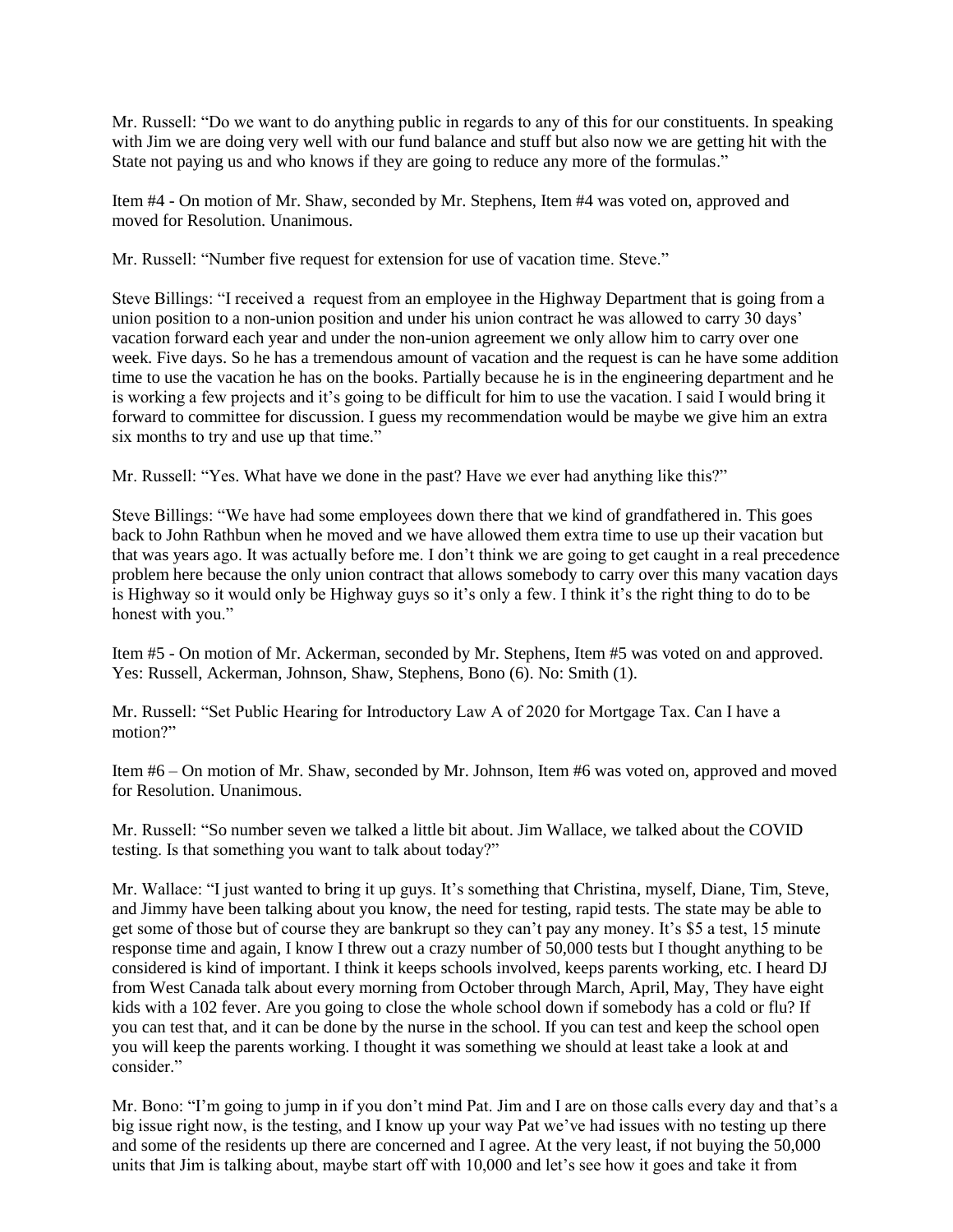there. We buy those at State bid, right Jim? They are \$5 a hit there but my question is this, and I talked with Diane Ward the other day in regards to something like that and Christina I think you are still on and please jump in here. If we passed these tests out would the people who administer them, would they have to have some type of certification? Diane mentioned something. I can't remember the term or the certification but please jump in here and give us some insight."

Christina Cain: "Historically any time anyone is performing a laboratory kind of test like that, whether it's diagnostic or rapid you have to have listed under CLIA with like a certified laboratory license for anybody doing any type of testing in New York State. I have not heard whether or not there is a go around or not by some waiver or something but New York is pretty finicky about making sure those CLIA licenses are involved so I would tend to say it's probably going to be a requirement. It's not necessarily a very difficult thing to acquire but it does go under a different designation and I am not sure how that would look for a school if the school was performing them or how that really would shake out at this point because we haven't been given any direction on that yet."

Mr. Bono: "We can ask that in our control group today if that would be a hiccup. Jim, what do you think?"

Mr. Wallace: "Absolutely."

Mr. Bono: "In any regard, if that's not an issue, and they can do that I have no objection to at least purchasing 10,000 or 20,000 units and getting them up to the schools, up north where we can do residents and maybe Pat, you can jump in here too, you have maybe 1,800 year round residents up there. At least give it to the year round residents and those people in another month or so that are seasonal. They are pretty much going to leave and go back to their homes."

Mr. Russell: "Well I am hearing that more and more people are going to stay. Whether that's true or not, I don't know."

Mr. Bono: "Okay, that is a good point."

Mr. Wallace: "We would use some here as well. That's an issue for us. Do you have the flu or do you have the virus. It's a big deal on how sick time is handled and all that stuff. I think it will make it a lot easier for Steve. Steve, any thoughts on that?"

Steve Billings: "I think it would be very important. We are getting very nervous about this fall that we are going to have employees come to work and have flu cold like symptoms and other employees are going to get nervous and then we have to get into a situation where are we going to be sending employees home, and if we do and don't allow them to work, can we make them use their own accrued time? I think we are getting into a real mess and if we had a rapid test and we could send someone for a rapid test and get the results very quickly and we find out it's not COVID, it's just the flu then it's going to put our other employees at ease. Then the employee has a choice, you either go home, you know we all come to work at some point not feeling well so the employee will have to make the decision what they are going to do. We are going to have so many scenarios this fall I think we are going to have employees screaming foul that sick employees are coming to work and everybody is nervous. If we had these tests, I think it would be very important for us."

Mr. Russell: "How many schools do we have within the County? Do we know that?"

Mr. Bono: "You have to remember Pat that some of the students are virtual, like the high schools are virtual, k-6 are going to be live and there are different scenarios in every district."

Mr. Wallace: "About 7,000 students. And that varies."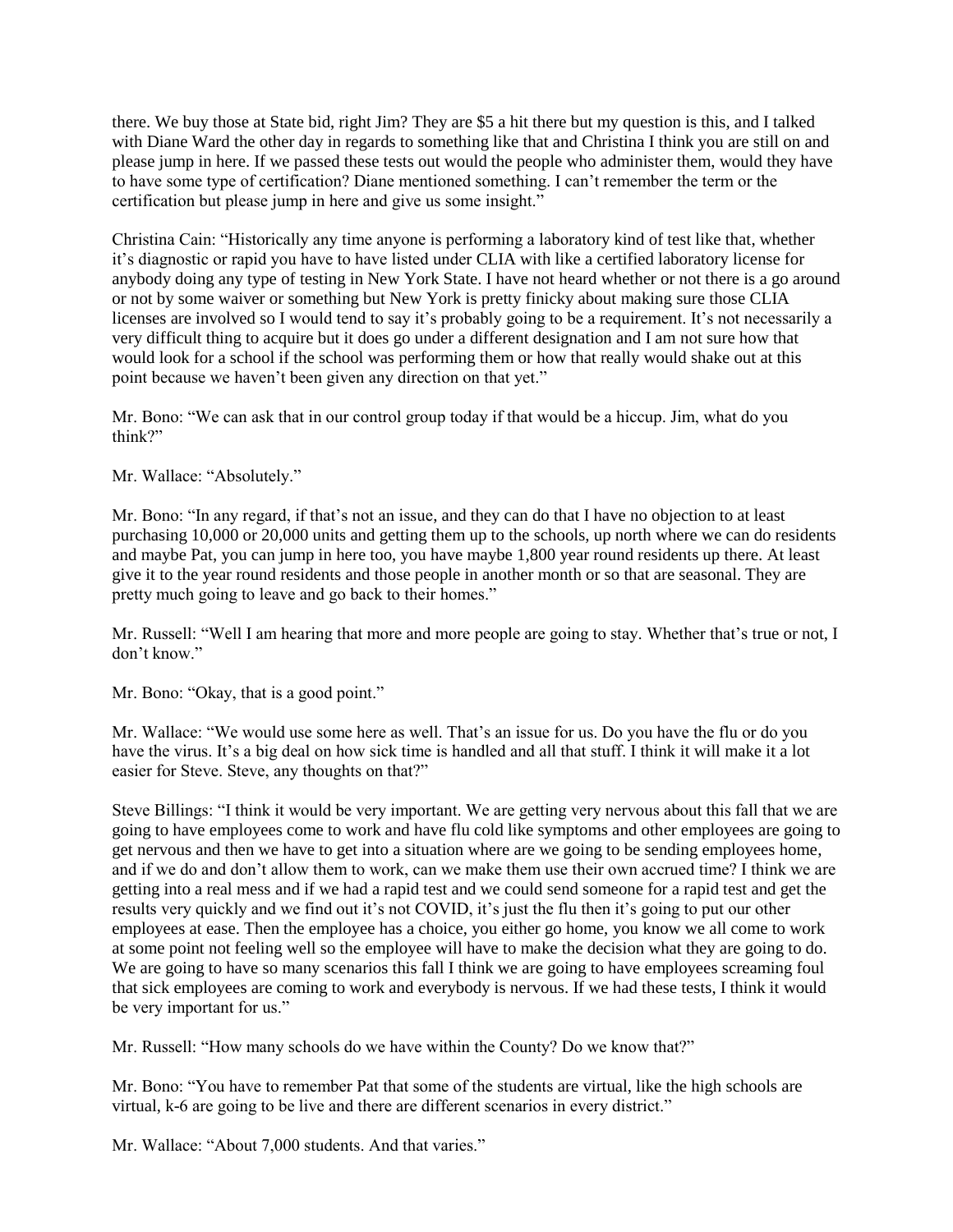Mr. Schrader: "Mr. Chairman, Can I make a suggestion? Do you think we should order the amount that Jim recommended of 50,000 due to the possibility of the availability not being there? Steve makes a valid point that this could be a major problem with our County workers. I would rather have more than not enough."

Mr. Russell: "Well \$5 at 50,000 is \$250,000. We understand how much it's going to cost. Obviously for our own departments and even the college up there too we should get some of these."

Mr. Bono: "And even the private sector Pat, would we allow these to go to the private sector? The Remington's, god willing they're still here or the Northern Safety's or whoever has a large workforce. Even the small workforces for that matter. Anybody and everybody I guess."

Mr. Russell: "I think that would come from Public Health and how they would deal with that. We can do stuff for schools. I'm not sure if you can do it for the others. We would have to find out."

Mr. Ackerman: "Jim, what is the accuracy of these?"

Mr. Wallace: "97.1%."

Mr. Bono: "Are these a swab of saliva?"

Christina Cain: "Nasal."

Mr. Bono: "Christina, are there any special requirements that you need, refrigeration to be stored or are they dry goods?"

Christina Cain: "I have absolutely no idea."

Mr. Bono: "We can look into that. We will ask that today and then Christina, if you in your network, could find that out. That would be great."

Christina Cain: "I will see if it's put away and I will also check into the logistics about storage and usage and that. I do know that I read that they are starting to mass produce a lot this month and then ramping up to full production in October. We might want to see what the time line would be to get access the amount we are looking to potentially purchase."

Mr. Russell: "Let's get this all together and see what we can do prior to our next meeting and maybe we can have a Resolution to that affect."

Mr. Bono: "Committee meeting you're saying Pat you think before the  $16<sup>th</sup>$  or on the day of the  $16<sup>th</sup>$ maybe? Is that what you are recommending?"

Mr. Russell: "Yes. Obviously it's been discussed here. We know what's going on. It's a matter of how much we want to spend. If Jim Wallace and Sheri can get that together and then Public Health can do their job or whatever you have to do Jimmy on the phone. I got thinking about it. I don't necessarily like spending money for schools per se but I think in the long wrong it's going to be cheaper to keep people in and out of school than having them close down."

Mr. Bono: "I agree."

Mr. Russell: "These kids need to be around their friends in school."

Christina Cain: "I just wanted to say that it looks like it's an immediate test so there would be nothing to store so it would just be swipe the swab on, stick it in the machine and get a one line or two line which